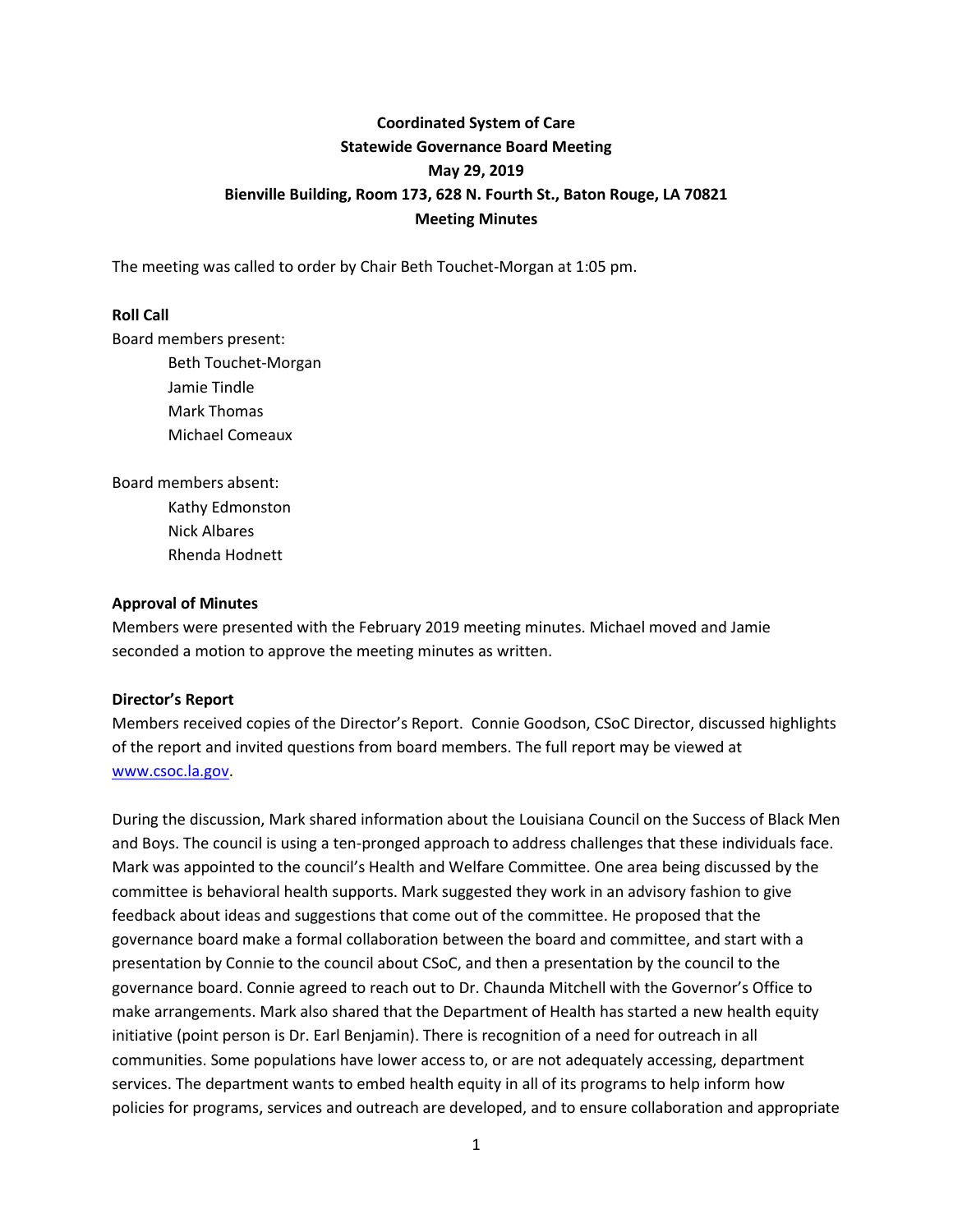representation in all work. Mark would like to invite Dr. Benjamin to the next governance board meeting to discuss health equity work being done and for the board to consider ways to partner with him to help with the department's overall goal and to enhance CSoC work. Connie will invite him to the August meeting.

Connie shared that deeper analyses of the data will be done as part of Magellan's new contract, including investigating how factors such as level and type of needs based on the CANs, diagnosis, and services received during participation in CSoC impact a child's outcomes. Beth noted that school attendance is not improving as much as other outcomes, and suggested investigating further. Connie shared that this data only includes children who had attendance issues at the time of CSoC enrollment, so it includes a smaller population than all 517 children who discharged during the quarter. Jamie suggested that level of parental engagement could be an important factor to investigate, and Connie shared that utilization of Family Support Organization (FSO) services is a factor that will be included in Magellan's analyses. Connie will ask Wendy Bowlin with Magellan to discuss their data analysis plans during the next governance board meeting.

Mark asked about variation between some outlier regions for living situation at discharge data. Connie shared that the data varies each quarter, and that the particular region that was a low outlier is not consistently an outlier. She added that when OBH and Magellan identify a region with consistent outlier data, they conduct targeted interventions with the region.

During the Director's Report presentation, Connie provided an update on the Family Support Organization (FSO). The information provided is included in the Director's Report. Connie asked if the board would like to have a representative from the FSO begin to report their own quarterly data to the board. The board agreed to add the FSO to the agenda. Beth requested that the FSO discuss any turnover/staffing issues when they present during the next meeting. Connie provided an update on the Statewide Coordinating Council (SCC). She reported that members of the CSoC team will continue to work with FSO leadership to discuss design and implementation of the family and youth advisory boards. Connie shared that Magellan will be doing outreach to families in the new contract, including through focus groups.

#### **Committee Reports**

#### **Finance and Audit Committee**

The Finance and Audit Committee only meets on an 'as needed basis' and did not meet this quarter.

## **Quality Assurance Committee Report**

Connie shared that Cindy Guitrau was unable to attend the governance board meeting. Connie reported that the Quality Assurance Committee (QAC) met on May 20, 2019 and reviewed the CSoC Data Dashboard. This dashboard includes outcomes data that Connie shared in the Director's report. She reported that the outcomes data have remained positive and that the QAC continues to be pleased with CSoC outcomes. Connie shared that Magellan will be starting the Wraparound fidelity evaluation of the